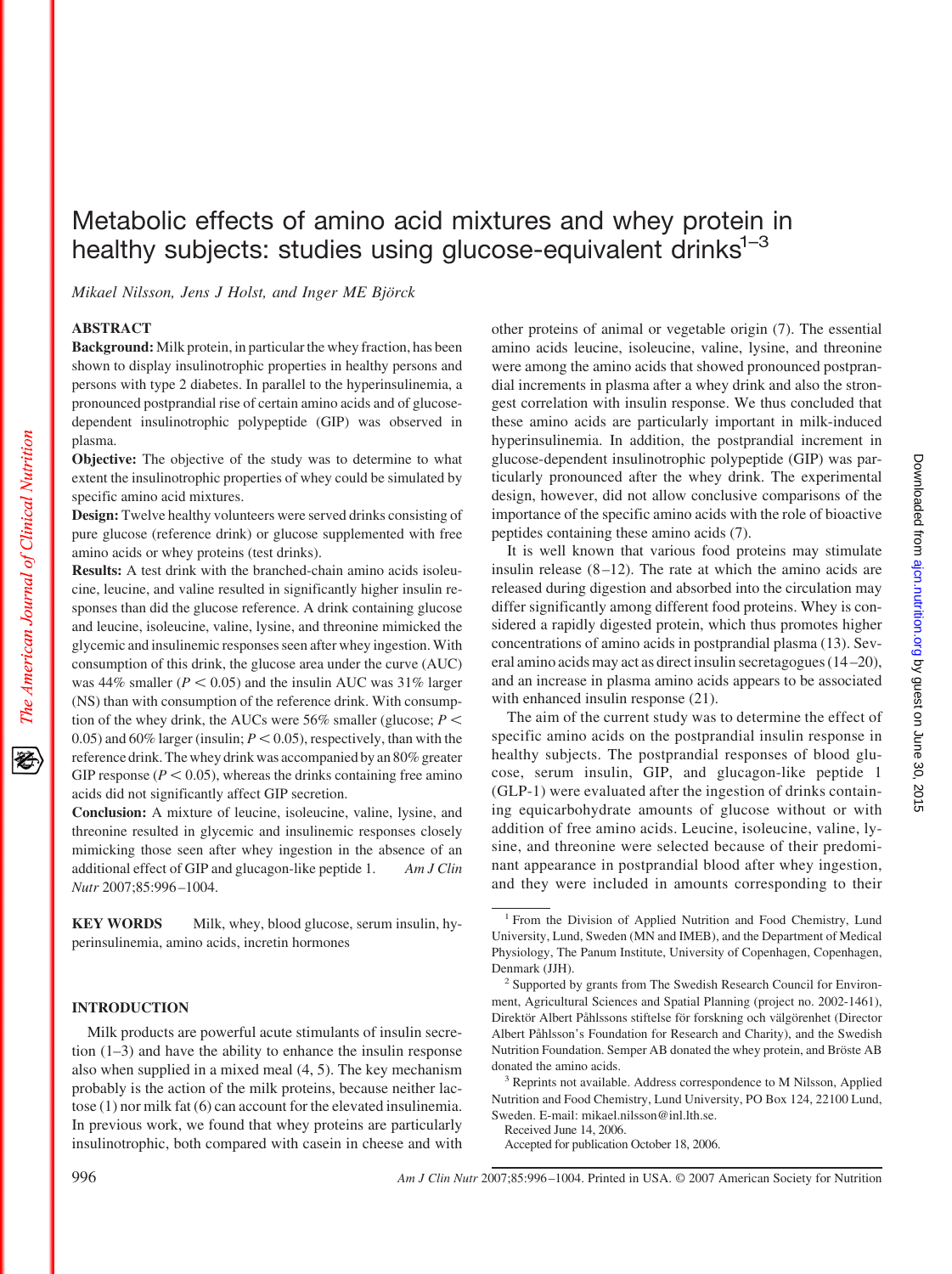Nutrient composition and serving size of the glucose reference drink and the test drinks with whey protein or amino acid mixtures*<sup>1</sup>*

|                       |                    | Test drinks |     |     |      |
|-----------------------|--------------------|-------------|-----|-----|------|
| Constituent nutrient  | Reference<br>drink | AA2         | AA3 | AA5 | Whey |
|                       | g/serving          | g/serving   |     |     |      |
| Glucose               | 25                 | 25          | 25  | 25  | 25   |
| Leucine               |                    |             | 2.2 | 2.2 |      |
| Isoleucine            |                    |             | 1.1 | 1.1 |      |
| Valine                |                    |             | 1.1 | 1.1 |      |
| Lysine                |                    | 1.6         |     | 1.6 |      |
| Threonine             |                    | 1.4         |     | 1.4 |      |
| Whey protein          |                    |             |     |     | 18   |
| $\Sigma$ Amino acids  |                    | 3.0         | 4.4 | 7.4 |      |
| Amount of liquid (mL) | 250                | 250         | 250 | 250 | 250  |

*<sup>1</sup>* AA2, lysine and threonine; AA3, leucine, isoleucine, and valine; AA5, leucine, isoleucine, valine, lysine, and threonine.

contents in whey. A glucose-equivalent whey protein drink was included as a reference.

# **SUBJECTS AND METHODS**

### **Test drinks**

Four test drinks and a reference drink were included in the study. Glucose in 250 mL water was used as the reference drink. The test drinks consisted of 1) lysine and threonine (AA2); 2) leucine, isoleucine, and valine (AA3); 3) leucine, isoleucine, valine, lysine, and threonine (AA5); and 4) whey protein (Semper AB, Stockholm, Sweden). All test drinks contained 25 g carbohydrates in the form of glucose. The whey contained  $\leq 0.2\%$  lactose according to the manufacturer. The whey drink was adjusted to contain 18 g protein, in accordance with an earlier study (7).

The amino acids were provided by Bröste AB (Mölndal, Sweden). The branched-chain amino acids (BCAAs) were obtained as a mixture (BCAA211; Ajinomoto, Kawasaki, Japan) with the leucine-to-isoleucine-to-valine ratio being 2:1:1, whereas threonine (l-threonine; Ajinomoto) and lysine (l-lysine monohydrochloride; Ajinomoto) were provided as single amino acids. The compositions of the drinks are shown in **Table 1**.

The test drinks with added amino acids were based on the 5 essential amino acids, the appearance of which in postprandial blood had the highest correlation coefficients with the insulinogenic index in a previous study with whey (7). The total amount **TABLE 2**

Contents of amino acids in the whey

| Amino acid    | Value     |
|---------------|-----------|
|               | mg/g whey |
| Aspartic acid | 94.1      |
| Threonine     | 61.1      |
| Serine        | 38.8      |
| Glutamic acid | 141.4     |
| Proline       | 46.7      |
| Glycine       | 13.8      |
| Alanine       | 42.1      |
| Valine        | 59.3      |
| Cysteine      | 22.8      |
| Methionine    | 19.4      |
| Isoleucine    | 57.3      |
| Leucine       | 79.8      |
| Tyrosine      | 20.8      |
| Phenylalanine | 21.3      |
| Lysine        | 76.1      |
| Histidine     | 18.7      |
| Arginine      | 22.0      |

of these 5 amino acids in the test drink was thus similar to their content in the previously studied whey drink (7.37 g). However, not only the amount of amino acids ingested but also the postprandial amino acid profile may be important for the insulin response. Therefore, the ratios of the amino acids in the test drinks were, as far as possible, based on the incremental postprandial areas under the curve (AUC) in healthy subjects fed a whey drink (7). Because we used a commercially prepared mixture of the BCAA, the ratios between leucine, isoleucine, and valine were, however, fixed. The amino acid composition of the whey is shown in **Table 2**.

## **Subjects and study design**

Twelve healthy nonsmoking volunteers (6 M, 6 F; aged 20 –30 y) with body mass index (BMI; in  $\text{kg/m}^2$ ) ranging from 19.5 to 25.7 ( $\bar{x}$  ± SEM: 22.4  $\pm$  0.6) and without drug treatment participated in the study. All subjects had normal mean fasting blood glucose concentrations  $(4.6 \pm 0.04 \text{ mmol/L}; \text{Table 3}).$ 

The drinks were provided as breakfasts in random order on 5 different occasions with  $\geq 1$  wk between each test. In the evening before each test, the subjects were instructed to eat a standardized evening meal consisting of white wheat bread and water at  $\approx$  2100 – 2200 and thereafter not to ingest anything but water. When the subjects arrived at the laboratory the next morning, a

**TABLE 3**

Fasting values of blood glucose, serum insulin, and plasma glucose-dependent insulinotrophic polypeptide (GIP) and glucagon-like peptide 1 (GLP-1) in healthy subjects before ingestion of the reference glucose drink and whey and glucose drinks to which free amino acids were added*<sup>1</sup>*

| Meal            | Blood glucose         | Serum insulin                  | Plasma GIP             | Plasma GLP-1           |
|-----------------|-----------------------|--------------------------------|------------------------|------------------------|
|                 | mmol/L                | nmol/L                         | pmol/L                 | pmol/L                 |
| Reference       | $4.6 \pm 0.1^{\circ}$ | $0.046 \pm 0.005^{\text{a}}$   | $6.2 \pm 1.0^{\circ}$  | $8.8 \pm 1.4^{\rm b}$  |
| Whey            | $4.7 \pm 0.1^{\rm a}$ | $0.041 \pm 0.003^{\text{a}}$   | $7.2 \pm 1.6^{\circ}$  | $11.1 \pm 1.4^{a,b}$   |
| AA <sub>2</sub> | $4.6 \pm 0.1^{\circ}$ | $0.048 \pm 0.008$ <sup>a</sup> | $10.2 \pm 2.4^{\circ}$ | $12.8 \pm 1.9^{\rm a}$ |
| AA3             | $4.6 \pm 0.1^{\circ}$ | $0.047 \pm 0.005^{\text{a}}$   | $8.3 \pm 1.8^{\rm a}$  | $9.8 \pm 1.0^{a,b}$    |
| AA5             | $4.6 \pm 0.1^{\circ}$ | $0.047 \pm 0.006^{\text{a}}$   | $7.8 \pm 1.8^{\rm a}$  | $9.7 \pm 1.8^{a,b}$    |
|                 |                       |                                |                        |                        |

<sup>1</sup> All values are  $\bar{x} \pm \text{SEM}$ ;  $n = 12$ . AA2, lysine and threonine; AA3, leucine, isoleucine, and valine; AA5, leucine, isoleucine, valine, lysine, and threonine. Values in the same column with different superscript letters are significantly different,  $P < 0.05$  (ANOVA followed by Tukey's test).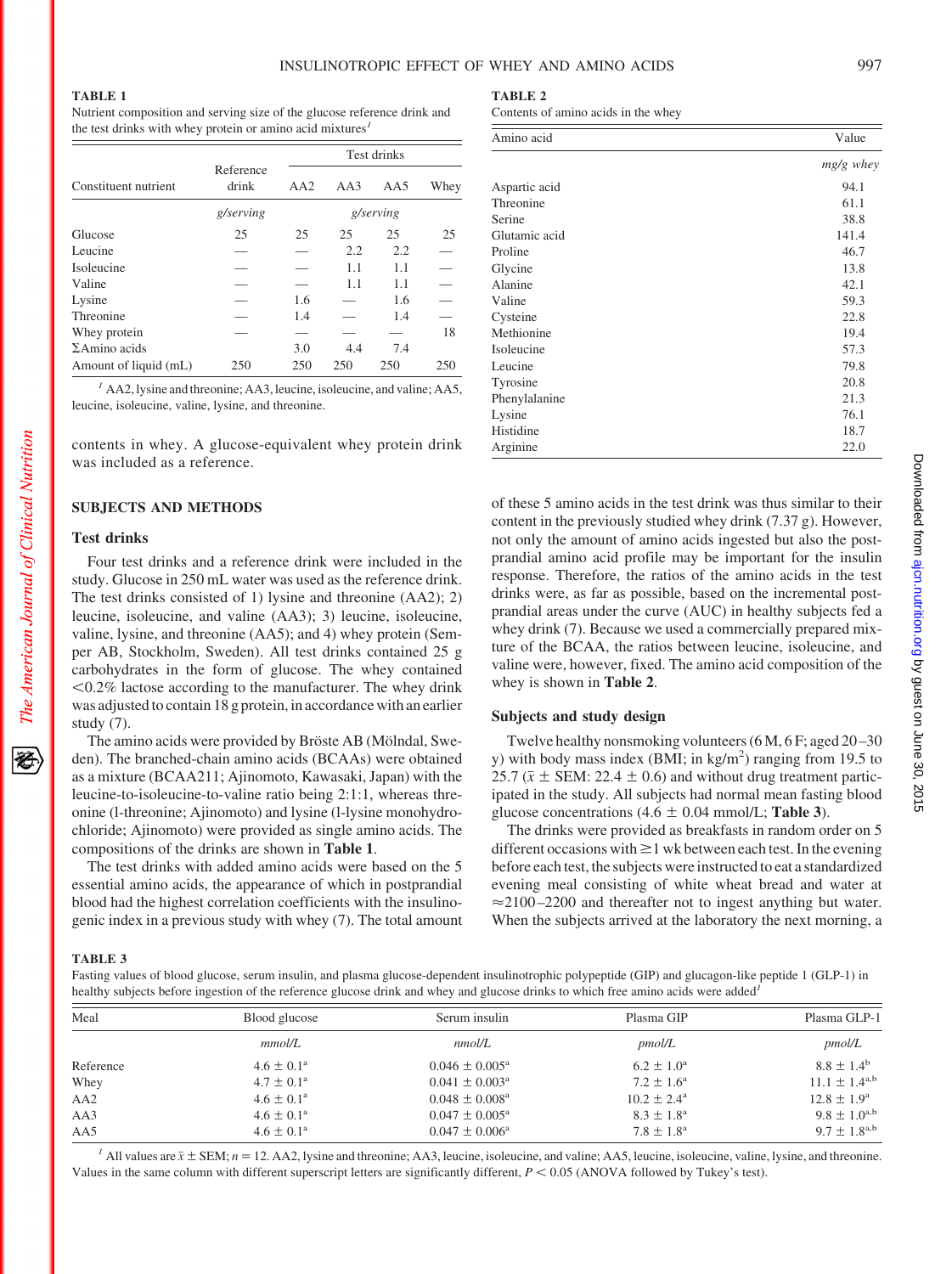Glycemic and insulinemic responses [90-min area under the curve (AUC)] in healthy subjects after reference glucose drinks and glucose drinks to which whey or free amino acids were added*<sup>1</sup>*

| Meal            | Blood glucose AUC            | Change | Serum insulin AUC        | Change |
|-----------------|------------------------------|--------|--------------------------|--------|
|                 | $mmol \cdot min/L$           | $\%$   | $nmol \cdot min/L$       | $\%$   |
| Reference       | $103.4 \pm 21.0^{\circ}$     |        | $10.6 \pm 1.3^{a,b}$     |        |
| Whey            | $45.8 \pm 10.8^{\rm b}$      | $-56$  | $17.0 \pm 2.0^{\circ}$   | 60     |
| AA <sub>2</sub> | $83.0 \pm 14.1^{\text{a,b}}$ | $-20$  | $9.4 \pm 1.1^{\circ}$    | $-11$  |
| AA3             | $71.7 \pm 14.1^{a,b}$        | $-31$  | $14.8 \pm 2.0^{\circ}$   | 40     |
| AA5             | $58.1 \pm 12.3^{\rm b}$      | $-44$  | $13.9 \pm 1.6^{\rm b,c}$ | 31     |

<sup>1</sup> All values are  $\bar{x} \pm \text{SEM}$ ;  $n = 12$ . AA2, lysine and threonine; AA3, leucine, isoleucine, and valine; AA5, leucine, isoleucine, valine, lysine, and threonine. Values in the same column with different superscript letters are significantly different,  $P < 0.05$  (ANOVA followed by Tukey's test).

peripheral catheter was inserted into an antecubital vein, and a fasting blood sample was drawn. Thereafter, the test drink was served, and the subjects were instructed to drink steadily over a 12-min period. After the drinks were finished, 150 mL tea or coffee was served. Each subject drank either tea or coffee throughout the study.

All test subjects gave written informed consent and were aware that they could withdraw from the study at any time they desired. The Ethics Committee of the Faculty of Medicine at Lund University approved the study.

# **Blood analysis**

The American Journal of Clinical Nutrition

At all timepoints, blood was sampled into 3 tubes: one for serum, one for plasma (containing EDTA), and one for blood glucose analysis (using a tube containing sodium fluoride and potassium oxalate). For the analysis of blood glucose and serum insulin, venous blood samples were drawn at fasting and 15, 30, 45, 60, 75, 90, and 120 min after commencing the meal. Samples were also taken at 0, 15, 30, 45, 60, 90, and 120 min for the measurement of plasma GIP and GLP-1. Blood glucose concentrations were measured in whole blood by using a glucose oxidase peroxidase reagent. Serum was centrifuged for 15 min (2500  $\times$  g at 19 °C) and frozen at  $-20$  °C until analyzed for insulin. The insulin measurement was performed on an integrated immunoassay analyzer (CODA Open Microplate System; Bio-Rad Laboratories, Hercules, CA) by using an enzyme-linked immunosorbent assay kit (Mercodia Insulin Elisa; Mercodia AB, Uppsala, Sweden).

The tubes with EDTA were allowed to rest for 30 min before undergoing centrifugation at  $2500 \times g$  and 19 °C for 15 min. Approximately 1 mL plasma was separated and stored in a frozen state at  $-20$  °C before measurement of GLP-1 and GIP. Plasma  $(800 \mu L)$  was removed for the measurement of free amino acids.

GIP and GLP-1 concentrations in plasma were measured after extraction of plasma with 70% ethanol (by vol, final concentration). For the GIP radioimmunoassay (22), carboxyl terminal– directed antiserum R65 was used, which crossreacts fully with human GIP but not with the so-called GIP 8000, whose chemical nature and relation to GIP secretion are uncertain. Human GIP and 125I human GIP (70 Bq/nmol) were used for standards and tracer. The plasma concentrations of GLP-1 were measured by using the method of Orskov et al (23) against standards of synthetic GLP-1 (7–36) amide by using antiserum code no. 89390, which is specific for the amidated carboxyl terminus of GLP-1 and therefore does not react with GLP-1– containing peptides from the pancreas. The results of the assay accurately reflect the

rate of secretion of GLP-1 because the assay measures the sum of intact GLP-1 and the primary metabolite, GLP-1 (9 –36) amide, into which GLP-1 is rapidly converted (24). For both assays, sensitivity was  $\leq 1$  pmol/L, the intraassay CV was  $\leq 6\%$  at 20 pmol/L, and the recovery of standard (which was added to plasma before extraction) was  $\approx 100\%$  when corrected for losses inherent in the plasma extraction procedure.

Free amino acids were purified by mixing 200  $\mu$ L of 10% sulfosalicylic acid with 800  $\mu$ L plasma to precipitate highmolecular-weight proteins according to the method of Pharmacia Biochrom Ltd (Cambridge, United Kingdom) The amino acid solutions were frozen at  $-20$  °C before they were analyzed in an amino acid analyzer (Biochrom 30; Pharmacia Biochrom Ltd) by using ion-exchange chromatography. The amino acids were separated by using standard lithium citrate buffers of pH 2.80, 3.00, 3.15, 3.50, and 3.55. The postcolumn derivatization was performed with ninhydrin (25).

#### **Calculations and statistical analysis**

The mean  $(\pm$  SEM) incremental 0–90-min AUCs for glucose and insulin, 0-90-min AUCs for GIP and GLP-1, and 0-45-min AUCs for the different amino acids were calculated for each subject and meal by using GraphPad PRISM software (version 3.02; GraphPad Software Inc, San Diego). All AUCs below the baseline were excluded from the calculations.

Significant differences among the AUCs were assessed with a general linear model (ANOVA) followed by Tukey's multiplecomparison test using MINITAB statistical software (release 13.32; Minitab Inc, State College, PA). Values are presented as means  $\pm$  SEM, and differences resulting in values of  $P < 0.05$ were considered significant.

The differences between the products at different timepoints were analyzed by using a mixed model (PROC MIXED in SAS release 8.01; SAS Institute Inc, Cary, NC) with repeated measures and an autoregressive covariance structure. When significant interactions between treatment and time were found, Tukey's multiple-comparison test was performed for each timepoint by using the MINITAB software.

# **RESULTS**

#### **Blood glucose and insulin responses**

No significant differences were found in fasting blood glucose or serum insulin concentrations ( $P < 0.05$ ; Table 3). The blood glucose responses after ingestion of the whey  $(-56%)$  and the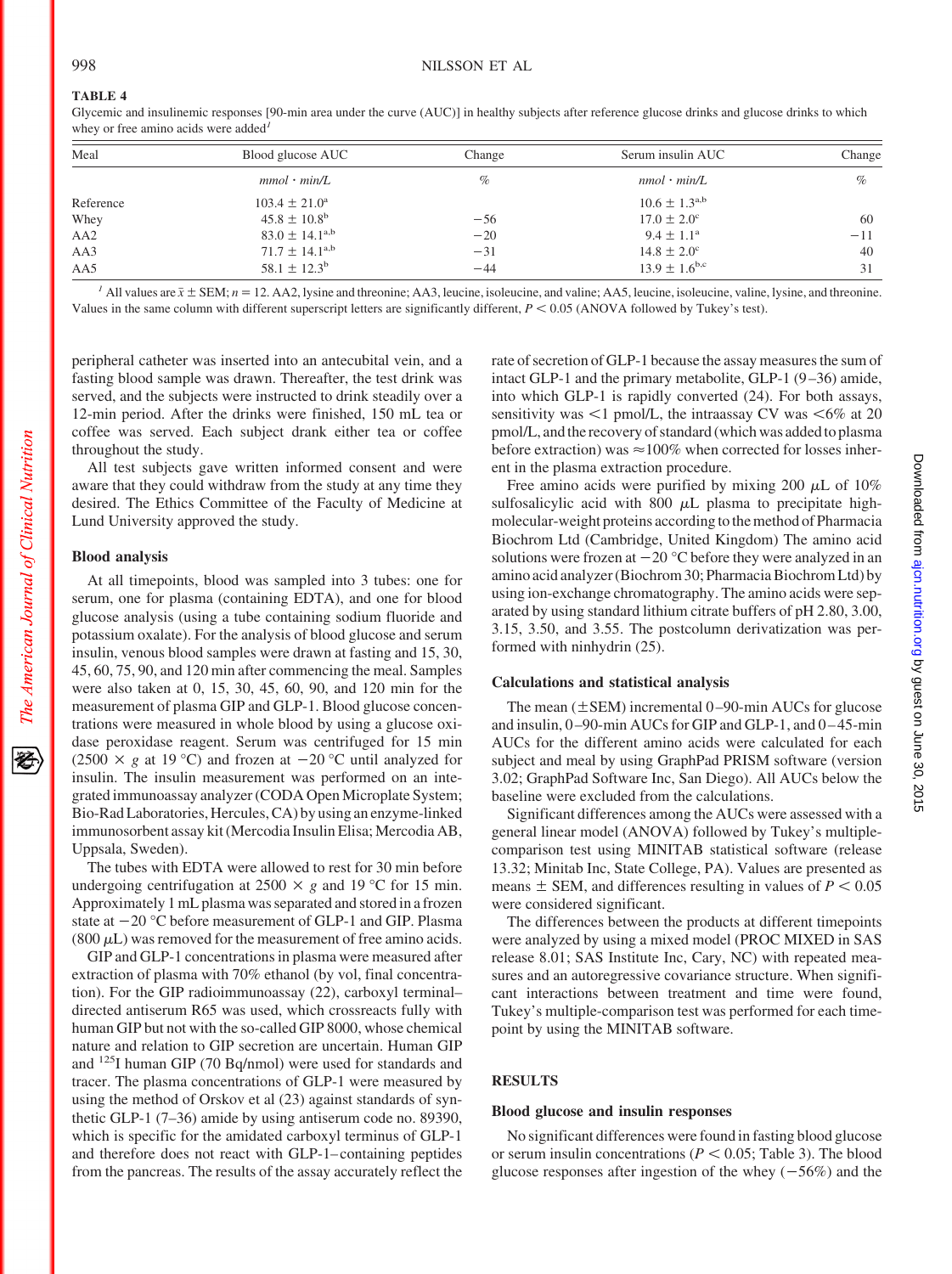

**FIGURE 1.** Mean  $(\pm$  SEM) incremental changes  $(\Delta)$  in blood glucose in response to glucose ( $\blacksquare$ ); whey ( $\blacktriangle$ ); leucine, isoleucine, and valine ( $\nabla$ ); lysine and threonine  $(\blacklozenge)$ ; and leucine, isoleucine, valine, lysine, and threonine  $(\blacklozenge)$ .  $n = 12$  healthy subjects. A significant treatment effect ( $P < 0.05$ ) but no treatment  $\times$  time interaction ( $P = 0.06$ ) was found.

AA5  $(-44%)$  drinks were significantly lower than those after ingestion of the glucose reference drink ( $P < 0.05$ ; Table 4). By contrast, although AA2 and AA3 tended to have lower glycemic excursions than did the glucose reference, no significant differences were seen (**Figure 1**). Furthermore, no significant differences were found between the 3 amino acid drinks (AA2, AA3, and AA5) with respect to postprandial blood glucose response.

In an examination of the postprandial insulin responses, the whey and AA3 (containing leucine, isoleucine, and valine) drinks were found to induce significantly  $(P < 0.05)$  higher AUCs than did the glucose reference drink. Although the 31% difference in insulin response between AA5 (containing leucine, isoleucine, valine, threonine, and lysine) and white wheat bread was not significant, AA5 caused insulin responses similar to those seen after the whey drink. In contrast, the AA2 drink (containing lysine and threonine) induced a significantly  $(P < 0.05)$ lower insulin response than did the AA3 and AA5 drinks— one that was similar to that after the glucose reference drink.

Thirty minutes after the beginning of the meal, serum insulin responses after the whey, AA3, and AA5 drinks were significantly ( $P < 0.05$ ) higher than those after the reference drink (**Figure 2**), and the whey and AA5 drinks also induced significantly  $(P < 0.05)$  higher serum insulin concentrations than did the AA2 drink. At 45 and 60 min after the beginning of the meal, the whey drink and AA3 caused significantly  $(P < 0.05)$  higher insulin responses than did AA2.

# **Postprandial glucose-dependent insulinotrophic polypeptide and glucagon-like peptide 1 responses**

No significant differences were found in fasting plasma GIP concentrations between the drinks (Table 3). The 0 –90-min AUC for plasma GIP concentrations was significantly higher after the whey drink ( $P < 0.05$ ) than after the drinks containing free amino acids or the glucose reference drink (**Table 5**, **Figure 3**).

The fasting concentration of plasma GLP-1 was significantly higher before the AA2 drink than before the glucose reference drink  $(P < 0.05$ , Table 3). However, no significant differences were found in postprandial GLP-1 responses, expressed as 0 –90 min AUCs, after ingestion of the different test drinks and the



**FIGURE 2.** Mean  $(\pm$  SEM) incremental changes  $(\Delta)$  in serum insulin in response to glucose ( $\blacksquare$ ); whey ( $\blacktriangle$ ); leucine, isoleucine, and valine ( $\nabla$ ); lysine and threonine  $(\blacklozenge)$ ; and leucine, isoleucine, valine, lysine, and threonine  $(\blacklozenge)$ .  $n = 12$  healthy subjects. A significant treatment effect ( $P < 0.05$ ) and treatment  $\times$  time interaction ( $\overline{P}$  < 0.05) were found. Values with different letters are significantly different,  $P < 0.05$  (Tukey's test).  $*$ At 90 min, whey induced a significantly higher insulin response than did the glucose reference or lysine and threonine.

glucose reference drink. In addition, no significant treatment time interaction ( $P = 0.96$ ) was observed (**Figure 4**).

#### **Postprandial plasma amino acids**

Minor but significant differences were found in fasting values for some amino acids (**Table 6**). Seventeen amino acids were detectable in plasma after ingestion of each of the test drinks (**Table 7**). Cysteine was detected only after ingestion of the reference drink, and methionine was detected in the postprandial plasma only after ingestion of the AA2 drink. After ingestion of the other test drinks, the methionine and cysteine concentrations fell beneath the limit of detection.

After consumption of the glucose reference drink, increments in plasma amino acids were marginal, and no differences in response were found between the studied amino acids (Table 7). The whey drink resulted in significantly higher amino acid responses than did the glucose reference drink (Table 7; **Figure 5**). As expected, the AA2 drink elicited significantly higher concentrations of threonine and lysine than of isoleucine, leucine, and valine (**Figure 6**). After the AA3 drink containing the BCAAs, plasma concentrations of leucine, valine, and isoleucine increased significantly more than did those of other amino acids (**Figure 7**).

The AA5 drink, with leucine, isoleucine, valine, lysine, and threonine, induced higher postprandial responses of leucine and valine in the 30 –120-min period than did the other amino acids  $(P < 0.05;$  **Figure 8**). In addition, the leucine concentration at 15 min was significantly higher than that of the other amino acids.

The postprandial serine response was more pronounced after the whey drink than after any of the other drinks. The tyrosine AUC was significantly higher after the whey drink than after the glucose reference or AA5 drink. A significant difference was also seen in histidine concentrations between the whey drink and the AA2 drink.

#### **DISCUSSION**

The current study concurs with the previous finding that wheyinduced hyperinsulinemia is associated with a concomitant increase in postprandial amino acid (7). In that earlier report, we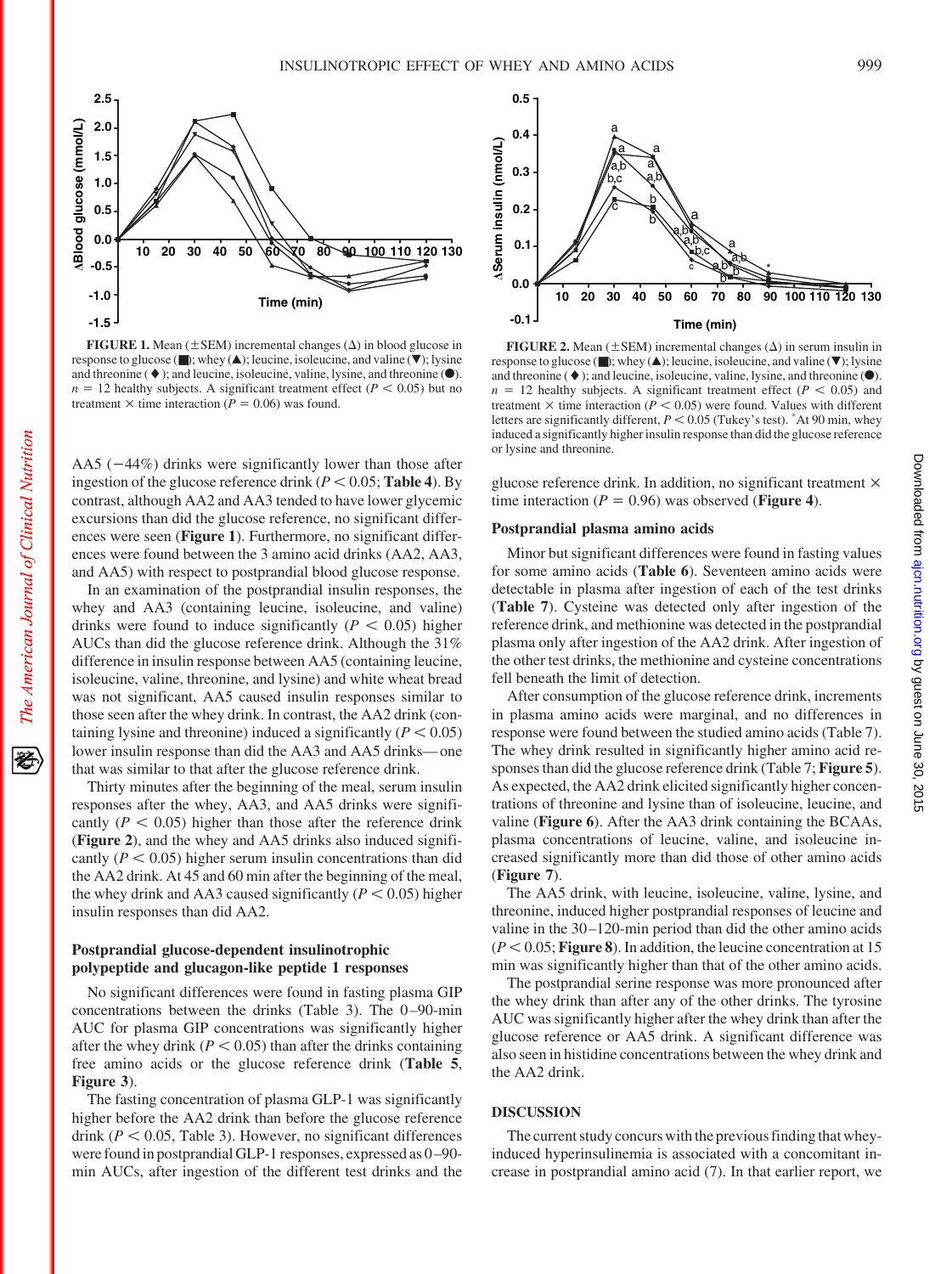Plasma glucose-dependent insulinotrophic polypeptide (GIP) and glucagon-like peptide 1 (GLP-1) responses [90-min area under the curve (AUC)] in healthy subjects after reference glucose drinks and glucose drinks to which whey or free amino acids were added*<sup>1</sup>*

| Meal            | <b>GIP AUC</b>         | Change | GLP-1 AUC                | Change |
|-----------------|------------------------|--------|--------------------------|--------|
|                 | $pmol \cdot min/L$     | %      | $pmol \cdot min/L$       | $\%$   |
| Reference       | $1733 \pm 204^{\circ}$ |        | $472.3 \pm 76.2^{\circ}$ |        |
| Whey            | $3121 \pm 328^b$       | 80     | $578.1 \pm 73.6^{\circ}$ | 22     |
| AA <sub>2</sub> | $1917 \pm 282^{\rm a}$ |        | $375.8 \pm 75.9^{\circ}$ | $-20$  |
| AA3             | $2089 \pm 268^{\circ}$ | 21     | $499.9 \pm 88.2^{\circ}$ | 6      |
| AA5             | $1779 \pm 226^{\circ}$ |        | $498.6 \pm 77.4^{\circ}$ | 6      |

<sup>1</sup> All values are  $\bar{x} \pm \text{SEM}$ ;  $n = 12$ . AA2, lysine and threonine; AA3, leucine, isoleucine, and valine; AA5, leucine, isoleucine, valine, lysine, and threonine. Values in the same column with different superscript letters are significantly different,  $P < 0.05$  (ANOVA followed by Tukey's test).

described significant correlations between several amino acids and the insulinogenic index. We concluded that, in particular, leucine, isoleucine, valine, lysine, and threonine are likely to act as insulin secretagogues after a whey drink. It is well known that amino acids stimulate insulin release in the pancreatic beta cell, alone or in combination (15–20). The BCAAs, in particular, have attracted interest (26), and leucine has been suggested as one of the most potent insulin secretagogues (27–30). The mechanism for amino acid–mediated insulin release is complex, and several metabolic pathways are activated in the  $\beta$ -cell, depending on the amino acid (29, 31).

As judged from the current study, increases in the concentrations of amino acids in plasma are the likely mediators of the stimulated insulin secretion after a protein drink. In accord with that probability, a protein hydrolysate was reported to result in a greater increment of plasma amino acids and, as a consequence, in a greater insulin response than was an intact protein (21).

Among the amino acids included in the current study, the BCAAs seem to be major determinants of insulinemia and appeared to mimic the extent of hyperinsulinemia after a whey drink. Although AA3, containing only the BCAAs had a slightly greater insulin response than did AA5, the glycemic and insulinemic responses to AA5 more closely resembled the responses to the whey drink. AA5 induced not only a high insulin response but also a significantly lower glycemic response than did the glucose reference drink; this finding corresponds to the lowered glycemia seen after the whey drink. Moreover, AA5 well mimicked the plasma amino acid pattern seen after whey ingestion. No significant differences were seen in plasma amino acid responses (ie, AUCs) except leucine, tyrosine, and serine between the whey drink and the AA5 drink. The leucine response was significantly higher after the AA5 than after the whey drink.

No differences were found in GIP responses after the glucose reference drink or the drinks containing free amino acids, all of which had lower (33–44% AUC) increments than those seen after the whey drink. Only limited data regarding GIP responses after the ingestion of single amino acids are available in the literature. However, ingestion of lysine has been found to enhance GIP response, whereas no effect was seen with threonine in obese hyperglycemic (ob/ob) mice (32). An amino acid mixture has also been reported by Thomas et al (33) to stimulate GIP response and cause a subsequent insulin rise after interduodenal perfusion. The discrepancy between the results in the current study and those earlier findings may be due to the stimulating effects of the glucose present in our test drinks, which may have concealed the amino acid–induced GIP response. Thomas et al (33) also suggested that a threshold concentration may exist for amino acid–induced GIP release. However, it seems that GIP plays only a modest role in mediating insulin-releasing actions of amino acids (32).



**FIGURE 3.** Mean  $(\pm$  SEM) incremental changes  $(\Delta)$  in plasma glucosedependent insulinotrophic polypeptide (GIP) in response to glucose (■); whey ( $\blacktriangle$ ); leucine, isoleucine, and valine ( $\nabla$ ); lysine and threonine ( $\blacklozenge$ ); and leucine, isoleucine, valine, lysine, and threonine  $(\bullet)$ . *n* = 12 healthy subjects. A significant treatment effect ( $P < 0.05$ ) but no treatment  $\times$  time interaction  $(P = 0.12)$  was found.



**FIGURE 4.** Mean  $(\pm$  SEM) incremental changes  $(\Delta)$  in plasma glucagonlike peptide 1 (GLP-1) in response to glucose  $(\blacksquare)$ ; whey  $(\blacktriangle)$ ; leucine, isoleucine, and valine  $(\blacktriangledown)$ ; lysine and threonine  $(\blacklozenge)$ ; and leucine, isoleucine, valine, lysine, and threonine  $\circ$ ). *n* = 12 healthy subjects. A significant treatment effect ( $P < 0.05$ ) but no treatment  $\times$  time interaction ( $P = 0.96$ ) was found.

豾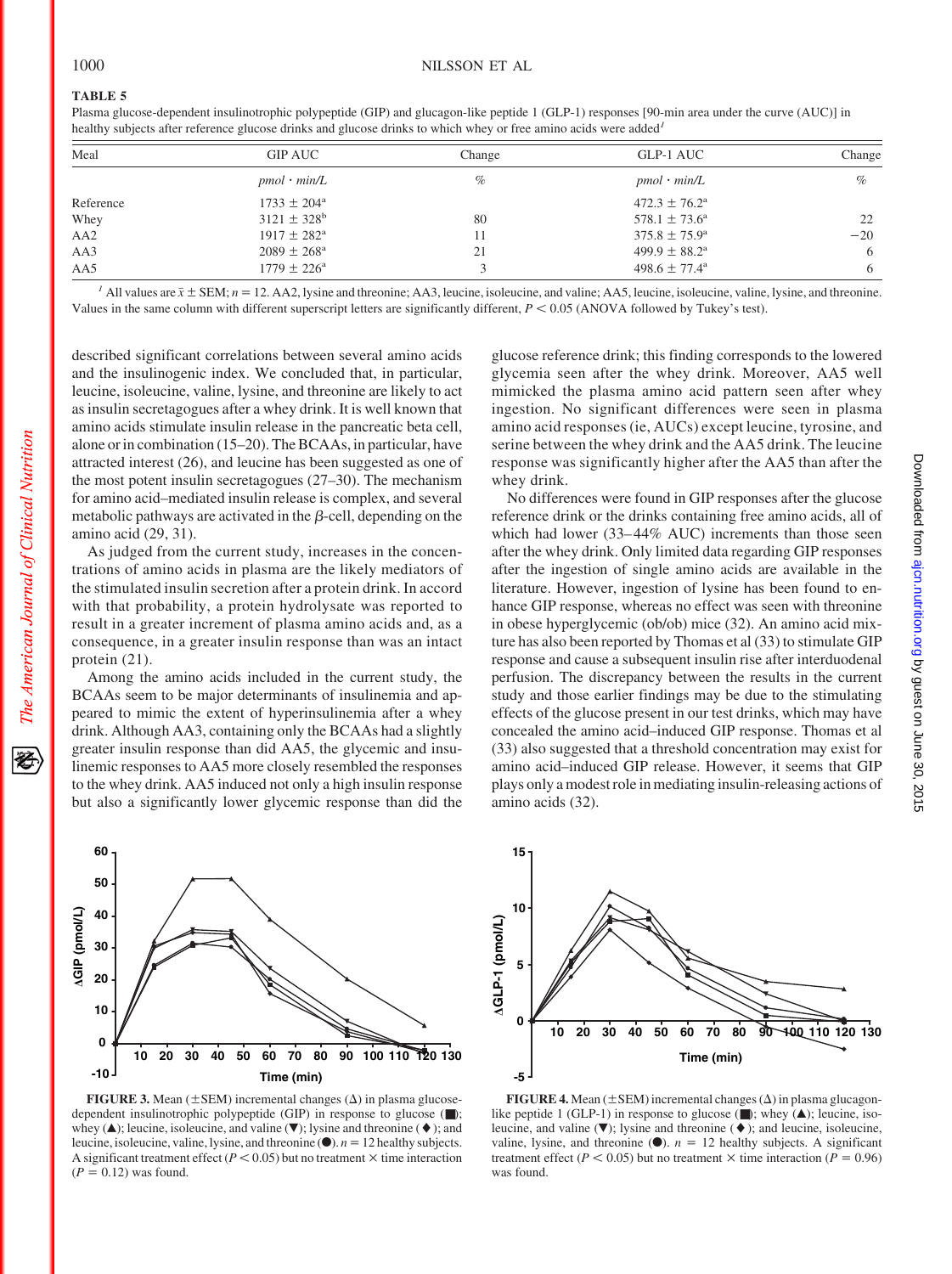Fasting values of the different amino acids in healthy subjects before ingestion of reference glucose drinks and glucose drinks to which whey or free amino acids were added*<sup>1</sup>*

|               |                                     | Drink                               |                              |                                |                                |  |  |
|---------------|-------------------------------------|-------------------------------------|------------------------------|--------------------------------|--------------------------------|--|--|
| Amino acid    | Glucose                             | Whey                                | AA <sub>2</sub>              | AA3                            | AA5                            |  |  |
|               |                                     |                                     | mmol/L                       |                                |                                |  |  |
| Aspartic acid | $0.046 \pm 0.01^{\text{a}}$         | $0.065 \pm 0.01^{\text{a}}$         | $0.034 \pm 0.01^{\circ}$     | $0.035 \pm 0.005^{\text{a}}$   | $0.032 \pm 0.004^{\circ}$      |  |  |
| Threonine     | $0.14 \pm 0.01^{a,b}$               | $0.11 \pm 0.01^{\rm b}$             | $0.14 \pm 0.02^{a,b}$        | $0.17 \pm 0.02^{\text{a}}$     | $0.11 \pm 0.01^{\rm b}$        |  |  |
| Serine        | $0.14 \pm 0.02^{a,b}$               | $0.10 \pm 0.01^{a,b}$               | $0.12 \pm 0.01^{a,b}$        | $0.15 \pm 0.01^{\text{a}}$     | $0.090 \pm 0.01^{\rm b}$       |  |  |
| Asparagine    | $0.11 \pm 0.02^{\text{a}}$          | $0.058 \pm 0.01^{\rm b}$            | $0.082 \pm 0.01^{a,b}$       | $0.087 \pm 0.003^{\text{a,b}}$ | $0.057 \pm 0.01^{\rm b}$       |  |  |
| Glutamic acid | $0.20 \pm 0.02^{\text{a}}$          | $0.16 \pm 0.03^{\text{a}}$          | $0.16 \pm 0.01^{\text{a}}$   | $0.14 \pm 0.02^{\text{a}}$     | $0.12 \pm 0.02^{\text{a}}$     |  |  |
| Glutamine     | $0.55 \pm 0.04^{\text{a},\text{b}}$ | $0.49 \pm 0.06^{\rm b}$             | $0.58\pm0.07^{\rm a,b}$      | $0.74 \pm 0.05^{\text{a}}$     | $0.52 \pm 0.07^{a,b}$          |  |  |
| Proline       | $0.26 \pm 0.05^{\text{a}}$          | $0.18 \pm 0.02^{\text{a},\text{b}}$ | $0.22 \pm 0.03^{\text{a,b}}$ | $0.26 \pm 0.02^{\text{a}}$     | $0.13 \pm 0.02^b$              |  |  |
| Glycine       | $0.21 \pm 0.02^{\text{a},\text{b}}$ | $0.26 \pm 0.03^{\text{a}}$          | $0.19 \pm 0.01^{a,b}$        | $0.23 \pm 0.03^{\text{a,b}}$   | $0.16 \pm 0.01^b$              |  |  |
| Alanine       | $0.33 \pm 0.02^{\text{a,b}}$        | $0.34 \pm 0.04^{\text{a,b}}$        | $0.35 \pm 0.03^{\text{a,b}}$ | $0.40 \pm 0.03^{\text{a}}$     | $0.28 \pm 0.02^b$              |  |  |
| Valine        | $0.23 \pm 0.02^{\rm a}$             | $0.21 \pm 0.02^{\text{a}}$          | $0.24 \pm 0.02^{\rm a}$      | $0.25 \pm 0.02^{\text{a}}$     | $0.19 \pm 0.02^{\text{a}}$     |  |  |
| Cysteine      | $0.045 \pm 0.007^{\text{a}}$        | $0.044 \pm 0.01^a$                  | $0.11 \pm 0.03^{\text{a}}$   | $0.047 \pm 0.01^{\text{a}}$    | $0.085 \pm 0.02^{\text{a}}$    |  |  |
| Methionine    | < 0.01                              | < 0.01                              | $0.045 \pm 0.01$             | $0.025 \pm 0.01$               | < 0.01                         |  |  |
| Isolecine     | $0.065 \pm 0.01^{\text{a}}$         | $0.062 \pm 0.01^{\circ}$            | $0.064 \pm 0.01^{\circ}$     | $0.065 \pm 0.01^{\circ}$       | $0.055 \pm 0.01^{\circ}$       |  |  |
| Leucine       | $0.12 \pm 0.01^{\text{a,b}}$        | $0.11 \pm 0.01^{\rm b}$             | $0.14 \pm 0.01^{\circ}$      | $0.14 \pm 0.01^{\rm a}$        | $0.10 \pm 0.01^{\rm b}$        |  |  |
| Tyrosine      | $0.089 \pm 0.04^a$                  | $0.044 \pm 0.006^{\circ}$           | $0.067 \pm 0.004^{\text{a}}$ | $0.079 \pm 0.004^{\text{a}}$   | $0.039 \pm 0.004^a$            |  |  |
| Phenylalanine | $0.053 \pm 0.004^{\text{a,b}}$      | $0.048 \pm 0.005^{a,b}$             | $0.050 \pm 0.002^{a,b}$      | $0.055 \pm 0.004^{\text{a}}$   | $0.038 \pm 0.003^b$            |  |  |
| Lysine        | $0.18 \pm 0.02^{\text{a}}$          | $0.16 \pm 0.01^a$                   | $0.17 \pm 0.01^{\text{a}}$   | $0.19 \pm 0.01^{\text{a}}$     | $0.14 \pm 0.01^{\text{a}}$     |  |  |
| Histidine     | $0.10 \pm 0.01^{\text{a}}$          | $0.11 \pm 0.01^a$                   | $0.13 \pm 0.01^{\text{a}}$   | $0.12 \pm 0.01^{\text{a}}$     | $0.10 \pm 0.01^{\text{a}}$     |  |  |
| Arginine      | $0.13 \pm 0.02^a$                   | $0.074 \pm 0.01$ <sup>a</sup>       | $0.11 \pm 0.05^{\text{a}}$   | $0.057 \pm 0.01^{\text{a}}$    | $0.052 \pm 0.004$ <sup>a</sup> |  |  |

<sup>1</sup> All values are  $\bar{x} \pm \text{SEM}$ ;  $n = 12$ . AA2, lysine and threonine; AA3, leucine, isoleucine, and valine; AA5, leucine, isoleucine, valine, lysine, and threonine. Values in the same row with different superscript letters are significantly different,  $P \le 0.05$  (ANOVA followed by Tukey's test).

In an earlier study, we (7) did not find any differences in GIP responses after the ingestion of milk and white wheat bread, despite the differences in insulinogenic properties between these food products. As judged from the absence of incretin stimulation after drinks with glucose and free amino acid mixtures in the current study, which contrasts with the presence of incretin stimulation seen with the pure glucose drink, our results indicate that GIP is not a major mediator of whey induced hyperinsulinemia. However, the whey drink caused a significantly enhanced GIP response, and it is possible that bioactive peptides present in

## **TABLE 7**

Incremental postprandial areas under the curve (AUC) in plasma for the different amino acids from 0 to 45 min after the glucose reference or test drinks*<sup>1</sup>*

|                |                            |                          | Drink                      |                          |                          |
|----------------|----------------------------|--------------------------|----------------------------|--------------------------|--------------------------|
| Amino acid AUC | Glucose                    | Whey                     | AA <sub>2</sub>            | AA3                      | AA5                      |
|                |                            | $mmol \cdot min/L$       |                            |                          |                          |
| Aspartic acid  | $0.7 \pm 0.5^{\rm a}$      | $0.9 \pm 0.4^{\text{a}}$ | $0.4 \pm 0.2^{\rm a}$      | $0.1 \pm 0.1^{\rm a}$    | $0.2 \pm 0.1^{\text{a}}$ |
| Threonine      | $0.5 \pm 0.2^{\circ}$      | $2.6 \pm 0.4^{\rm b}$    | $4.1 \pm 0.4^{\rm a}$      | $0.7 \pm 0.2^{\circ}$    | $2.1 \pm 0.2^b$          |
| Serine         | $0.4 \pm 0.1^{\rm b}$      | $1.5 \pm 0.3^{\rm a}$    | $0.4 \pm 0.1^{\rm b}$      | $0.6 \pm 0.2^b$          | $0.5 \pm 0.1^{\rm b}$    |
| Asparagine     | $1.1 \pm 0.5^{\rm a}$      | $2.0 \pm 0.8^{\rm a}$    | $1.3 \pm 0.5^{\rm a}$      | $1.5 \pm 0.5^{\rm a}$    | $0.4 \pm 0.1^{\rm a}$    |
| Glutamic acid  | $0.4 \pm 0.3^{\rm a}$      | $1.0 \pm 0.5^{\rm a}$    | $0.3 \pm 0.2^{\rm a}$      | $0.3 \pm 0.1^{\rm a}$    | $0.2 \pm 0.1^{\rm a}$    |
| Glutamine      | $2.3 \pm 0.8^{\rm a}$      | $7.3 \pm 2.2^{\rm a}$    | $4.3 \pm 1.8^{\rm a}$      | $4.1 \pm 1.3^{\rm a}$    | $2.7 \pm 0.5^{\rm a}$    |
| Proline        | $1.4 \pm 0.5^{\rm a}$      | $3.1 \pm 1.8^{\rm a}$    | $0.7 \pm 0.2^{\rm a}$      | $0.5 \pm 0.2^{\rm a}$    | $1.2 \pm 0.6^{\rm a}$    |
| Glycine        | $0.6 \pm 0.4^{\rm a}$      | $2.8 \pm 1.7^{\rm a}$    | $0.5 \pm 0.2^{\rm a}$      | $0.6 \pm 0.3^{\rm a}$    | $0.4 \pm 0.2^{\rm a}$    |
| Alanine        | $2.0 \pm 1.3^{\rm a}$      | $2.9 \pm 0.7^{\rm a}$    | $1.5 \pm 0.5^{\rm a}$      | $1.1 \pm 0.4^{\rm a}$    | $1.3 \pm 0.5^{\rm a}$    |
| Valine         | $0.4 \pm 0.1^{\circ}$      | $5.3 \pm 1.0^b$          | $0.4 \pm 0.2^{\circ}$      | $7.9 \pm 0.8^{\text{a}}$ | $5.2 \pm 0.7^{\rm b}$    |
| Cysteine       | $1.5 \pm 0.8$              | < 0.1                    | < 0.1                      | < 0.1                    | < 0.1                    |
| Methionine     | < 0.1                      | < 0.1                    | $0.3 \pm 0.2$              | < 0.1                    | < 0.1                    |
| Isoleucine     | $0.4 \pm 0.2^{\circ}$      | $2.9 \pm 0.4^{\rm b}$    | $0.4 \pm 0.2^{\circ}$      | $5.0 \pm 0.4^{\rm a}$    | $3.6 \pm 0.4^{\rm b}$    |
| Leucine        | $0.3 \pm 0.1$ <sup>d</sup> | $3.9 \pm 0.5^{\circ}$    | $0.2 \pm 0.1$ <sup>d</sup> | $9.4 \pm 0.8^{\rm a}$    | $6.2 \pm 0.6^{\rm b}$    |
| Tyrosine       | $0.2 \pm 0.1^{\rm b}$      | $0.7 \pm 0.1^{\rm a}$    | $0.3 \pm 0.2^{a,b}$        | $0.4 \pm 0.1^{a,b}$      | $0.1 \pm 0.1^{\rm b}$    |
| Phenylalanine  | $0.4 \pm 0.2^{\rm a}$      | $0.7 \pm 0.2^{\rm a}$    | $0.4 \pm 0.2^{\rm a}$      | $0.7 \pm 0.2^{\rm a}$    | $0.3 \pm 0.1^{\rm a}$    |
| Lysine         | $0.4 \pm 0.2^b$            | $3.7 \pm 0.6^{\circ}$    | $3.9 \pm 0.3^{\rm a}$      | $0.8 \pm 0.3^{\rm b}$    | $3.7 \pm 0.5^{\rm a}$    |
| Histidine      | $0.4 \pm 0.2^{a,b}$        | $1.2 \pm 0.3^{\rm a}$    | $0.2 \pm 0.2^b$            | $0.6 \pm 0.2^{a,b}$      | $0.5 \pm 0.2^{a,b}$      |
| Arginine       | $1.5 \pm 0.5^{\rm a}$      | $1.7 \pm 0.7^{\rm a}$    | $0.3 \pm 0.1^{\rm a}$      | $0.6 \pm 0.3^{\rm a}$    | $0.6 \pm 0.2^{\text{a}}$ |

<sup>1</sup> All values are  $\bar{x} \pm \text{SEM}$ ;  $n = 12$ . AA2. lysine and threonine; AA3, leucine, isoleucine, and valine; AA5, leucine, isoleucine, valine, lysine, and threonine. Values in the same row with different superscript letters are significantly different,  $P < 0.05$  (ANOVA followed by Tukey's test).

移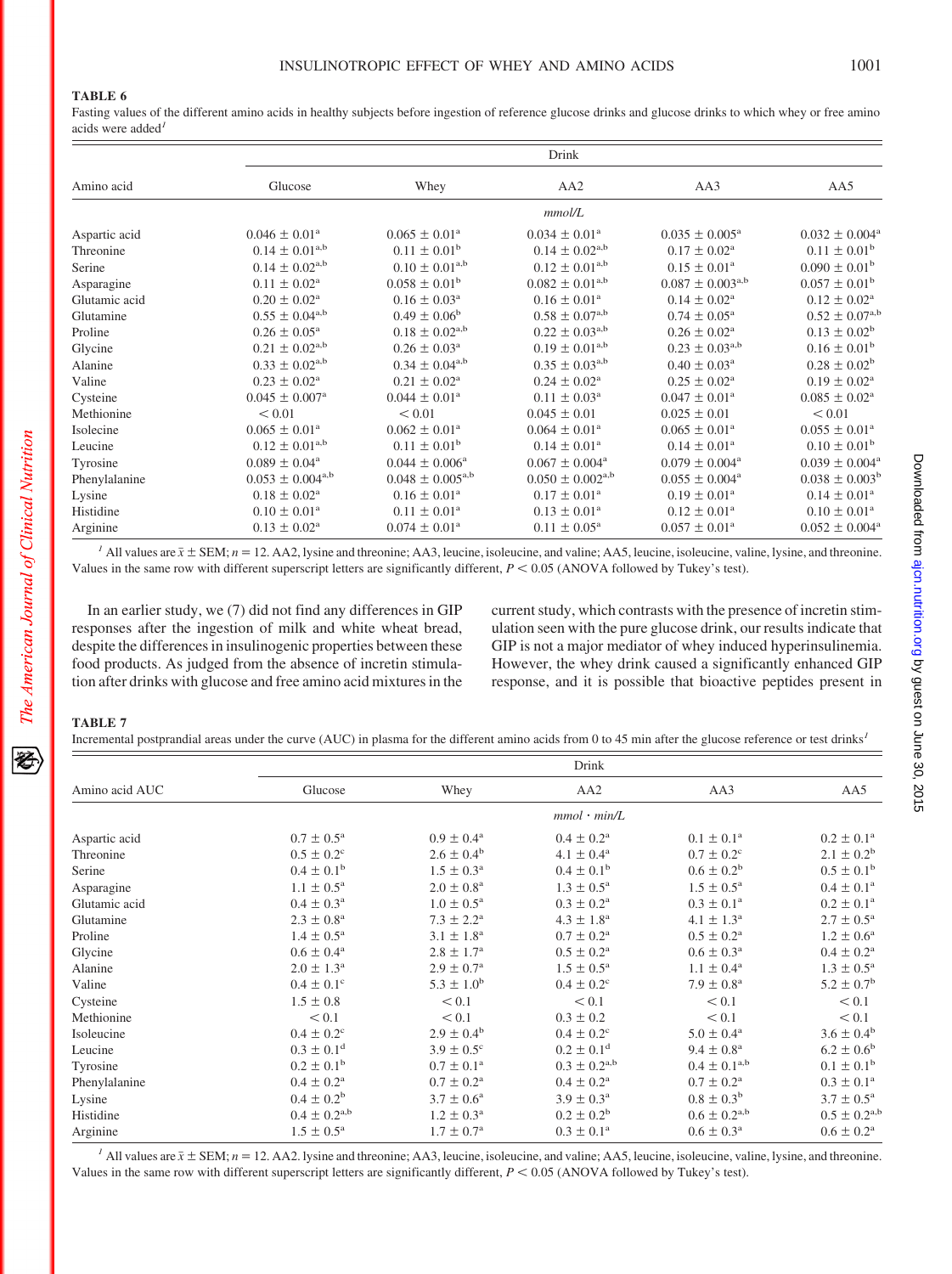

**FIGURE 5.** Mean  $(\pm$  SEM) incremental changes  $(\Delta)$  in plasma concentrations of leucine ( $\blacktriangle$ ), isoleucine ( $\blacktriangledown$ ), valine ( $\blacktriangledown$ ), lysine ( $\ntriangledown$ ), and threonine  $(\blacklozenge)$  in response to whey.  $n = 12$  healthy subjects. A significant amino acid effect ( $P < 0.05$ ) but no amino acid  $\times$  time interaction ( $P = 0.99$ ) was found.

whey or formed during digestion may specifically stimulate GIP secretion. The fact that the free amino acids did not stimulate incretin response may also explain why the insulin response tended to be slightly (but not significantly) lower after the AA5 drink than after the whey drink, because GIP and GLP-1 may enhance not only glucose-stimulated insulin secretion but also amino acid–induced insulin secretion (34).

Although the results of the current study allow us to propose that increases in the plasma concentrations of leucine, isoleucine, valine, lysine, and threonine have the greatest effect on wheyinduced hyperinsulinemia, several other amino acids have also been described as efficient insulin secretagogues. Rocha et al (27) ranked the glucagon and insulin responses after the intravenous infusion of 20 amino acids in conscious dogs. Tryptophan, leucine, aspartate, isoleucine, and glutamate were found to be the most potent insulin secretagogues, whereas histidine, alanine, valine, aspargine, arginine, and serine were less efficient. Others have reported arginine as a potent stimulator of insulin release in healthy humans when administrated intravenously (16), but, when fed orally in realistic amounts, arginine seems to be a less potent insulin secretagogue (35).



**FIGURE 6.** Mean  $(\pm$  SEM) incremental changes  $(\Delta)$  in plasma concentrations of leucine ( $\blacktriangle$ ), isoleucine ( $\blacktriangleright$ ), valine ( $\blacktriangleright$ ), lysine ( $\ntriangleright$ ), and threonine  $(\blacklozenge)$  in response to AA2 (lysine and threonine).  $n = 12$  healthy subjects. A significant amino acid effect ( $P < 0.05$ ) and amino acid  $\times$  time interaction  $(P < 0.05)$  were found at a given time. Values with different letters are significantly different,  $P < 0.05$  (Tukey's test).



**FIGURE 7.** Mean  $(\pm$  SEM) incremental changes  $(\Delta)$  in plasma concentrations of leucine ( $\blacktriangle$ ), isoleucine ( $\blacktriangleright$ ), valine ( $\blacktriangleright$ ), lysine ( $\ntriangleright$ ), and threonine  $(\blacklozenge)$  in response to AA3 (leucine, isoleucine, and valine).  $n = 12$  healthy subjects. A significant amino acid effect and amino acid  $\times$  time interaction  $(P < 0.05$  for both) were found at a given time. Values with different letters are significantly different,  $P < 0.05$  (Tukey's test).

The higher glutamine concentrations seen after all drinks are probably mediated through endogenous output. The BCAAs may serve as precursors for glutamine synthesis (36), and leucine administration is known to stimulate the release of glutamine and alanine from the muscles (37). It has also been reported that the degradation of leucine to glutamine is enhanced in an experimentally induced insulin-resistant state (38). In addition, lysine may serve as a precursor for the de novo synthesis of glutamine in skeletal muscles when present in the physiologic range of 0.1 to 0.5 mmol/L, whereas a high concentration of threonine (10 mmol/L) was found to decrease glutamine formation (39). Moreover, it has been suggested that the conversion of glucose to glutamine increases during hyperinsulinemic, euglycemic conditions and enhances the glutamine output from skeletal muscles into plasma (40). It cannot be ruled out that glutamine is involved in whey-induced hyperinsulinemia, because glutamine enhances the glucose-stimulated insulin release through several mechanisms (41). One mechanism may be the key stimulus-secretion coupling factors generated during glutamine metabolism within the beta cell,



**FIGURE 8.** Mean  $(\pm$  SEM) incremental changes  $(\Delta)$  in plasma concentrations of leucine  $(\triangle)$ , isoleucine  $(\blacksquare)$ , valine  $(\lozenge)$ , lysine  $(\blacktriangledown)$ , and threonine (-) in response to AA5 (leucine, isoleucine, valine, lysine, and threonine).  $n = 12$  healthy subjects. A significant amino acid effect and amino acid  $\times$ time interaction ( $P < 0.05$  for both) were found at a given time. Values with different letters are significantly different,  $P < 0.05$  (Tukey's test).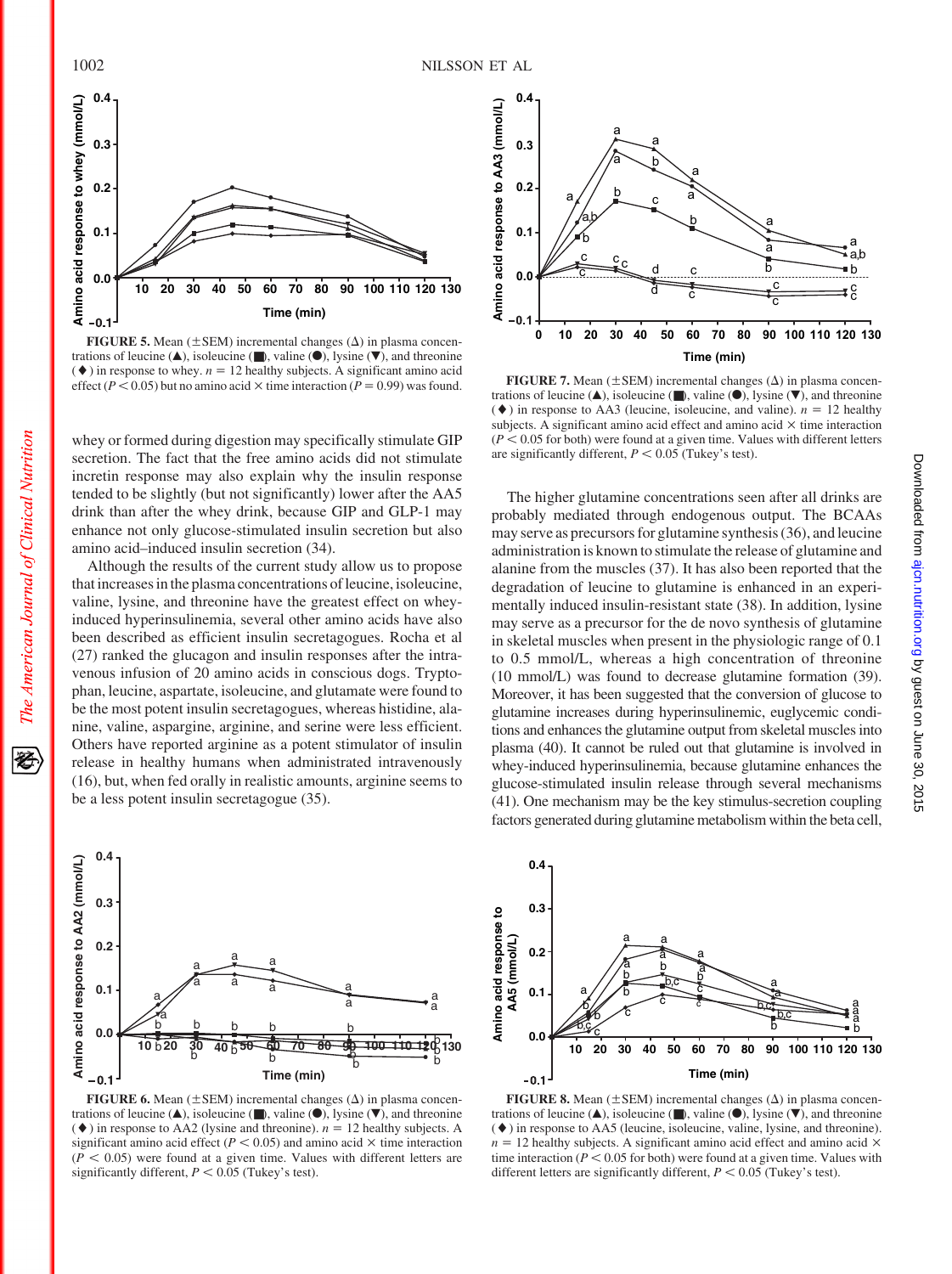which interact with several of the metabolic pathways that control insulin release (42).

As judged from previous studies in our laboratory (7), the mechanism for whey-induced hyperinsulinemia seems to be  $\geq 2$ separate pathways, one connected to the significant increment in certain amino acids and the other connected through the incretins, where GIP, in particular, is stimulated. The current study strengthens earlier findings that postprandial increments of leucine, isoleucine, valine, threonine, and lysine in the blood are important to the insulinotrophic effect of whey. The modulation of the glycemic and the insulinemic responses after a glucose drink containing these 5 amino acids and after a glucoseequivalent drink containing whey proteins did not differ significantly. In fact, the mixture of glucose and the 3 amino acids isoleucine, leucine, and valine (AA3) also increased insulin, whereas the glucose drink with lysine and threonine had no effect. However, it cannot be excluded that not only specific amino acids but also the total plasma amino acid response is important for the insulin response. Hence, the drinks that caused the highest total plasma amino acid increments in the current study also caused the highest insulin responses. In comparisons of different amino acids, leucine has been found to be particularly insulinotrophic (27, 28, 43). Although the leucine content in postprandial plasma was higher after AA3 and AA5 drinks than after the whey drink, the whey drink induced a higher insulin response than the AA3 and AA5 drinks. Furthermore, despite a  $30\%$  difference ( $P < 0.05$ ) in plasma leucine AUC between AA3 and AA5, no significant differences were noted in insulinemia. This lack of difference could indicate that the insulinotrophic effect of whey is better mimicked by mixtures of amino acids than by leucine alone.

Neither of the drinks containing free amino acids and glucose stimulated the GIP response, whereas the pure glucose drink did do so. The involvement of GIP or a bioactive peptide (or both) in the insulinotrophic effect of whey cannot be completely ruled out, and the whey drink tended to produce somewhat higher insulinemia than did the amino acid mixtures. However, the overall results of the current study indicate that the preferential increase in specific amino acids in postprandial plasma is the key mechanism for the protein-induced hyperinsulinemia seen after a whey drink. И

MN and IMEB designed the study; IMEB secured the funding for the study; MN coordinated the study and was responsible collection and analysis of the data and for the amino acid analysis; JJH was responsible for the incretin analysis; MN was responsible for the statistical analysis; all authors contributed to the writing of the manuscript. None of the authors had a personal or financial conflict of interest.

# **REFERENCES**

- 1. Östman EM, Liljeberg Elmståhl HGM, Björck IME. Inconsistency between glycemic and insulinemic responses to regular and fermented milk products. Am J Clin Nutr 2001;74:96 –100.
- 2. Schrezenmeir J, Tato F, Tato S, et al. Comparison of glycemic response and insulin requirements after mixed meals of equal carbohydrate content in healthy, type-1, and type-2 diabetic man. Klin Wochenschr 1989; 67:985–94.
- 3. Gannon MC, Nuttall FQ, Krezowski PA, Billington CJ, Parker S. The serum insulin and plasma glucose responses to milk and fruit products in type 2 (non-insulin-dependent) diabetic patients. Diabetologia 1986;29: 784 –91.
- 4. Liljeberg Elmståhl H, Björck I. Milk as a supplement to mixed meals may elevate postprandial insulinaemia. Eur J Clin Nutr 2001;55:994 –9.
- 5. Nilsson M, Elmstahl H, Bjorck I. Glucose and insulin responses to

porridge and gruel meals intended for infants. Eur J Clin Nutr 2005;59: 646 –50.

- 6. Hoyt G, Hickey MS, Cordain L. Dissociation of the glycaemic and insulinaemic responses to whole and skimmed milk. Br J Nutr 2005;93: 175–7.
- 7. Nilsson M, Stenberg M, Frid AH, Holst JJ, Björck IME. Glycemia and insulinemia in healthy subjects after lactose equivalent meals of milk and other food proteins: the role of plasma amino acids and incretins. Am J Clin Nutr 2004;80:1246 –53.
- 8. Floyd JC Jr, Fajans SS, Conn JW, Knopf RF, Rull J. Insulin secretion in response to protein ingestion. J Clin Invest 1966;45:1479 – 86.
- 9. Nuttall FQ, Gannon MC. Plasma glucose and insulin response to macronutrients in nondiabetic and NIDDM subjects. Diabetes Care 1991; 14:824 –38.
- 10. Nuttall FQ, Gannon MC, Wald JL, Ahmed M. Plasma glucose and insulin profiles in normal subjects ingesting diets of varying carbohydrate, fat, and protein content. J Am Coll Nutr 1985;4:437–50.
- 11. Holt SH, Miller JC, Petocz P. An insulin index of foods: the insulin demand generated by 1000-kJ portions of common foods. Am J Clin Nutr 1997;66:1264-76.
- 12. Lang V, Bellisle F, Alamowitch C, et al. Varying the protein source in mixed meal modifies glucose, insulin and glucagon kinetics in healthy men, has weak effects on subjective satiety and fails to affect food intake. Eur J Clin Nutr 1999;53:959 – 65.
- 13. Boirie Y, Dangin M, Gachon P, Vasson MP, Maubois JL, Beaufrére B. Slow and fast dietary proteins differently modulate postprandial protein accretion. Proc Natl Acad Sci USA 1997;94:14930 –5.
- 14. Schmid R, Schulte-Frohlinde E, Schusdziarra V, et al. Contribution of postprandial amino acid levels to stimulation of insulin, glucagon, and pancreatic polypeptide in humans. Pancreas 1992;7:698 –704.
- 15. Schmid R, Schusdziarra V, Schulte-Frohlinde E, Maier V, Classen M. Role of amino acids in stimulation of postprandial insulin, glucagon, and pancreatic polypeptide in humans. Pancreas 1989;4:305–14.
- 16. Floyd JC Jr, Fajans SS, Conn JW, Knopf RF, Rull J. Stimulation of insulin secretion by amino acids. J Clin Invest 1966;45:1487–502.
- 17. Fajans SS, Floyd JC, Jr., Knopf RF, Conn FW. Effect of amino acids and proteins on insulin secretion in man. Recent Prog Horm Res 1967;23: 617– 62.
- 18. Fajans SS, JR JCF. Stimulation of islet cell secretion by nutrients and by gastrointestinal hormones released during digestion. In: Steiner D, Freinkel N, eds. Handbook of physiology. Washington DC: American Physiological Society, 1972:473–93.
- 19. Ohneda A, Parada E, Eisentraut AM, Unger RH. Characterization of response of circulating glucagon to intraduodenal and intravenous administration of amino acids. J Clin Invest 1968;47:2305–22.
- 20. Krebs M, Brehm A, Krssak M, et al. Direct and indirect effects of amino acids on hepatic glucose metabolism in humans. Diabetologia 2003;46: 917–25.
- 21. Calbet JA,MacLean DA. Plasma glucagon and insulin responses depend on the rate of appearance of amino acids after ingestion of different protein solutions in humans. J Nutr 2002;132:2174 – 82.
- 22. Krarup T, Madsbad S, Moody AJ, et al. Diminished immunoreactive gastric inhibitory polypeptide response to a meal in newly diagnosed type I (insulin-dependent) diabetics. J Clin Endocrinol Metab 1983;56:  $1306 - 12$ .
- 23. Orskov C, Rabenhoj L, Wettergren A, Kofod H, Holst JJ. Tissue and plasma concentrations of amidated and glycine-extended glucagon-like peptide I in humans. Diabetes 1994;43:535–9.
- 24. Deacon CF, Pridal L, Klarskov L, Olesen M, Holst JJ. Glucagon-like peptide 1 undergoes differential tissue-specific metabolism in the anesthetized pig. Am J Physiol 1996;271:E458 – 64.
- 25. Stenberg M. Marko-Varga G, Oste R. Enantioseparation of D- and L-amino acids by a coupled system consisting of an ion-exchange column and a chiral column and determination of D-aspartic acid and D-glutamic acid in soy products. Food Chem 2002;79:507–12.
- 26. Nair KS, Short KR. Hormonal and signaling role of branched-chain amino acids. J Nutr 2005;135(suppl):1547S–52S.
- 27. Rocha DM, Faloona GR, Unger RH. Glucagon-stimulating activity of 20 amino acids in dogs. J Clin Invest 1972;51:2346 –51.
- 28. Hutton JC, Sener A, Malaisse WJ. Interaction of branched chain amino acids and keto acids upon pancreatic islet metabolism and insulin secretion. J Biol Chem 1980;255:7340-6.